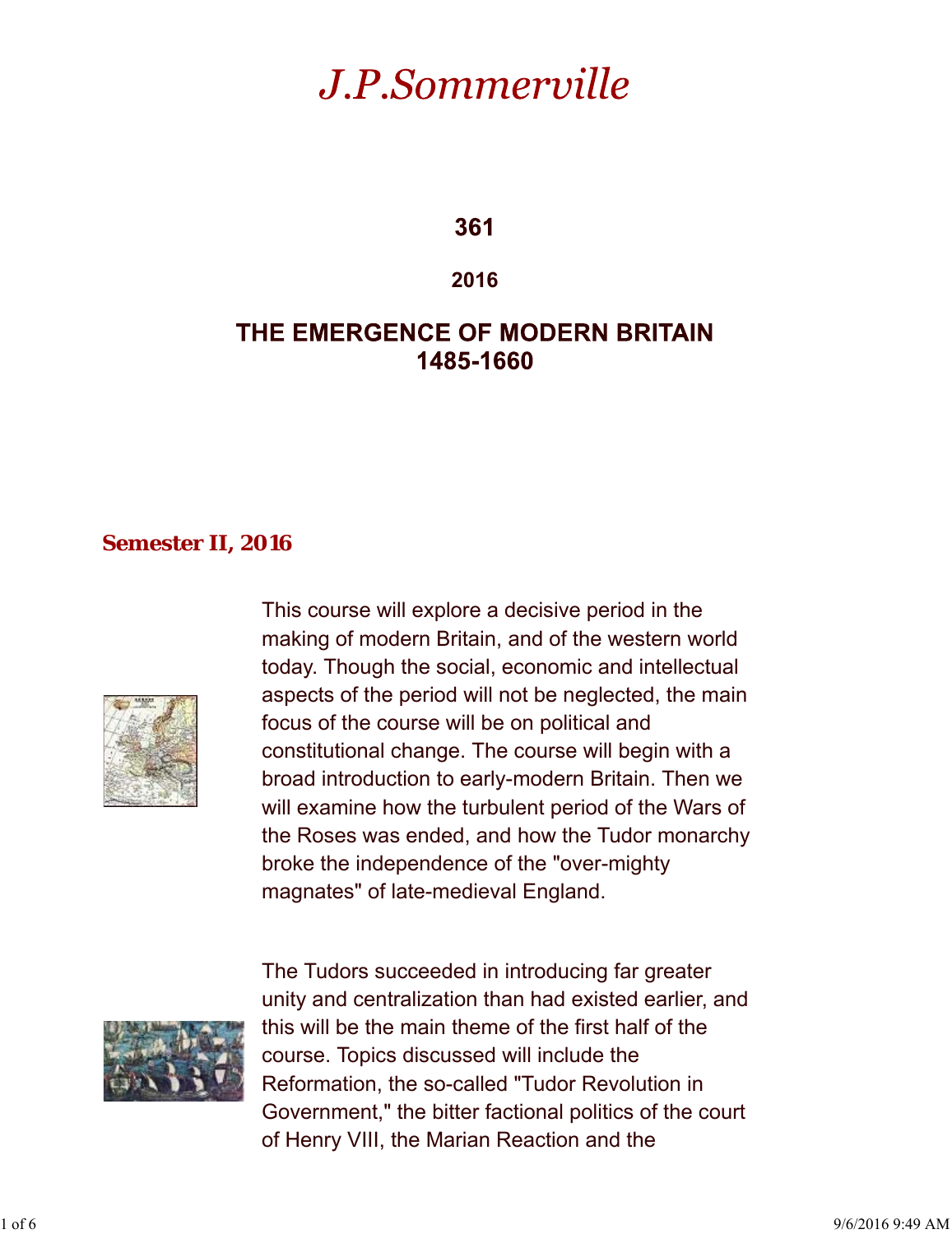"mid-Tudor crisis," and the re-establishment of royal power in the reign of Elizabeth - when an unprecedented flowering of English culture took place, and when English sea-power staved off conquest by Catholic Spain.



The succession of James, King of Scots to the English throne in 1603, united the Scottish and English monarchies but the new Stuart dynasty was soon faced with grave problems. The second half of the course will examine the ways in which financial, constitutional and religious issues combined to lead to civil war and to the execution of the King and the introduction of a republic in England in 1649. We will also see how the advent of a military despotism and the proliferation of radical ideas led the English to reintroduce monarchy in 1660.

#### **Instructor**:

Johann Sommerville Email: jsommerv@wisc.edu Office: Mosse Humanities 4127. Office Hours: Mondays 12-1, and by appointment. Tel: 608-263-1863 (Office.) Mailbox: 4001 Mosse Humanities.

The Course schedule gives an outline of this course's content, summaries of the lectures, additional relevant information, and links to other internet sites. This is a **three credit** course for undergraduates. An Honors credit is available. See below for requirements.

#### **Requirements**:

#### **Undergraduates**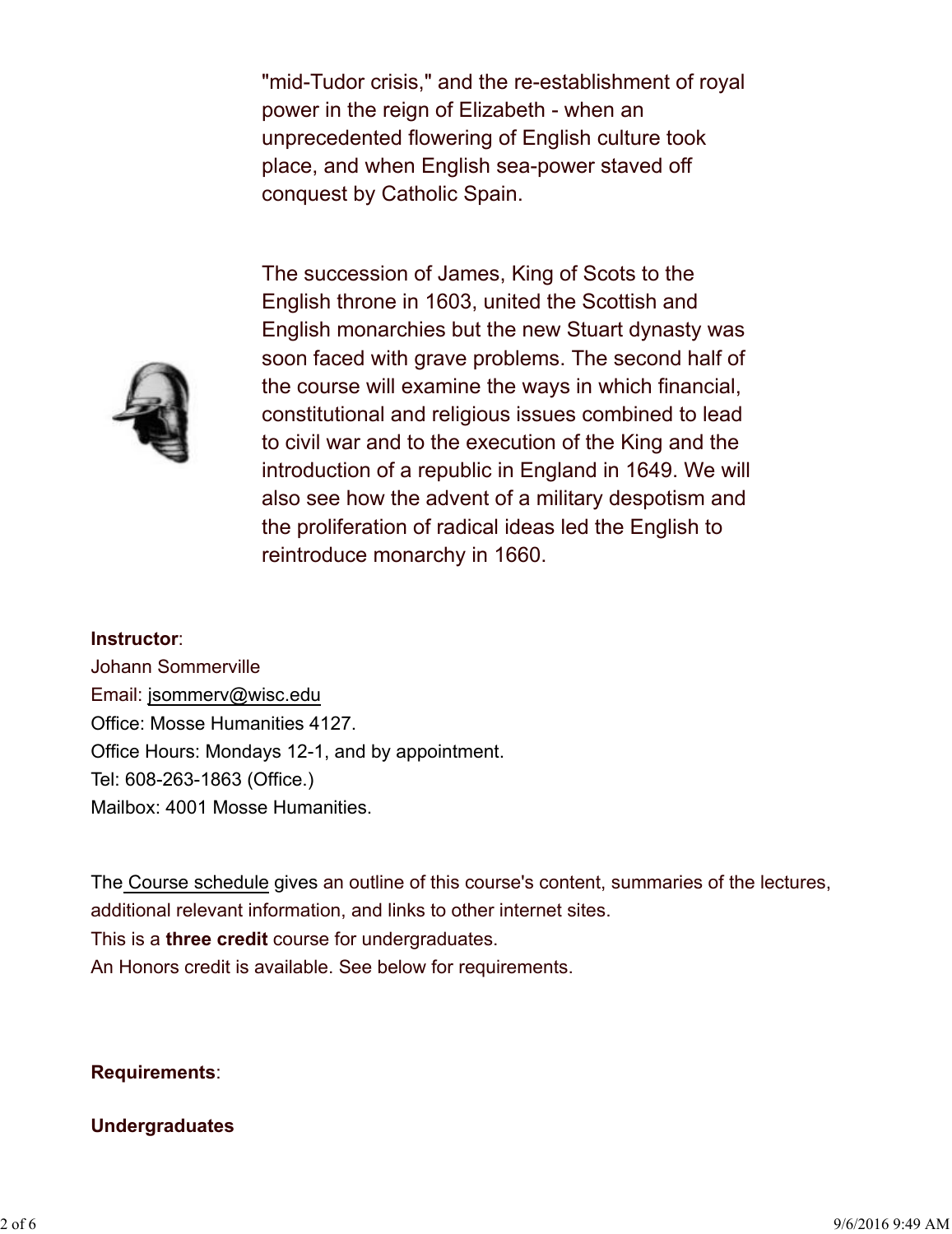- attend lectures (MWF 11-11:50; 1651 Humanities)
- do the required course reading.
- and explore the material on this site by clicking the hyperlinks (starting with Course schedule.)

There are two midterms (in class on 3/2 and 4/13,) and a final (2:45PM, Friday 5/13, **place to be announced**)

**Honors students** will do a term paper of 5-6 pages, double-spaced, 10-12 point font; include a list of books and articles you use (due 5/6); the paper should cite at least two sources (books or articles) in addition to the course reading (you could try here for reading suggestions; and/ or use this search engine) You can arrange a topic with me, or else write on one of these questions: (1) "The Reformation under Henry VIII was forced on a reluctant population by a greedy and unscrupulous government": what can be said for and against this thesis?: (2) was there a "mid-Tudor Crisis" between about 1540 and 1560?; (3) What problems faced Queen Elizabeth I and how successful was she in overcoming them?; (4) Why did Civil War break out in England in 1642?

#### **Reading**

#### Required Texts:

(1) Susan Brigden, *New Worlds, Lost Worlds: the Rule of the Tudors 1485-1603*; Paper; Penguin; 2002 (ISBN-10: 0142001252 or ISBN-13: 978-0142001257.) This is the main textbook for the first half of the course.

(2) Mark Kishlansky, *A Monarchy Transformed: Britain 1603-1714*; Paper; Penguin; 1997 (ISBN-10: 0140148272 or ISBN-13: 978-0140148275 .) Read the first nine chapters. This is the main textbook for the second half of the course.

## **NOTE ON READING ASSIGNMENTS: for detailed reading assignments see the course SCHEDULE below.**

Also read the material and follow the links in the pages on this site, beginning with the Course schedule. Those who are interested could also consult the much larger book list here - - and this search engine . A good collection of biographies is available online through Memorial Library in the Oxford Dictionary of National Biography .

#### **How much are the exams (etc.) worth:**

#### Undergraduates:

3 credit: each midterm 25%; final 50%. 3 credit Honors: 25% Honors paper; 37.5% final; 18.75% each midterm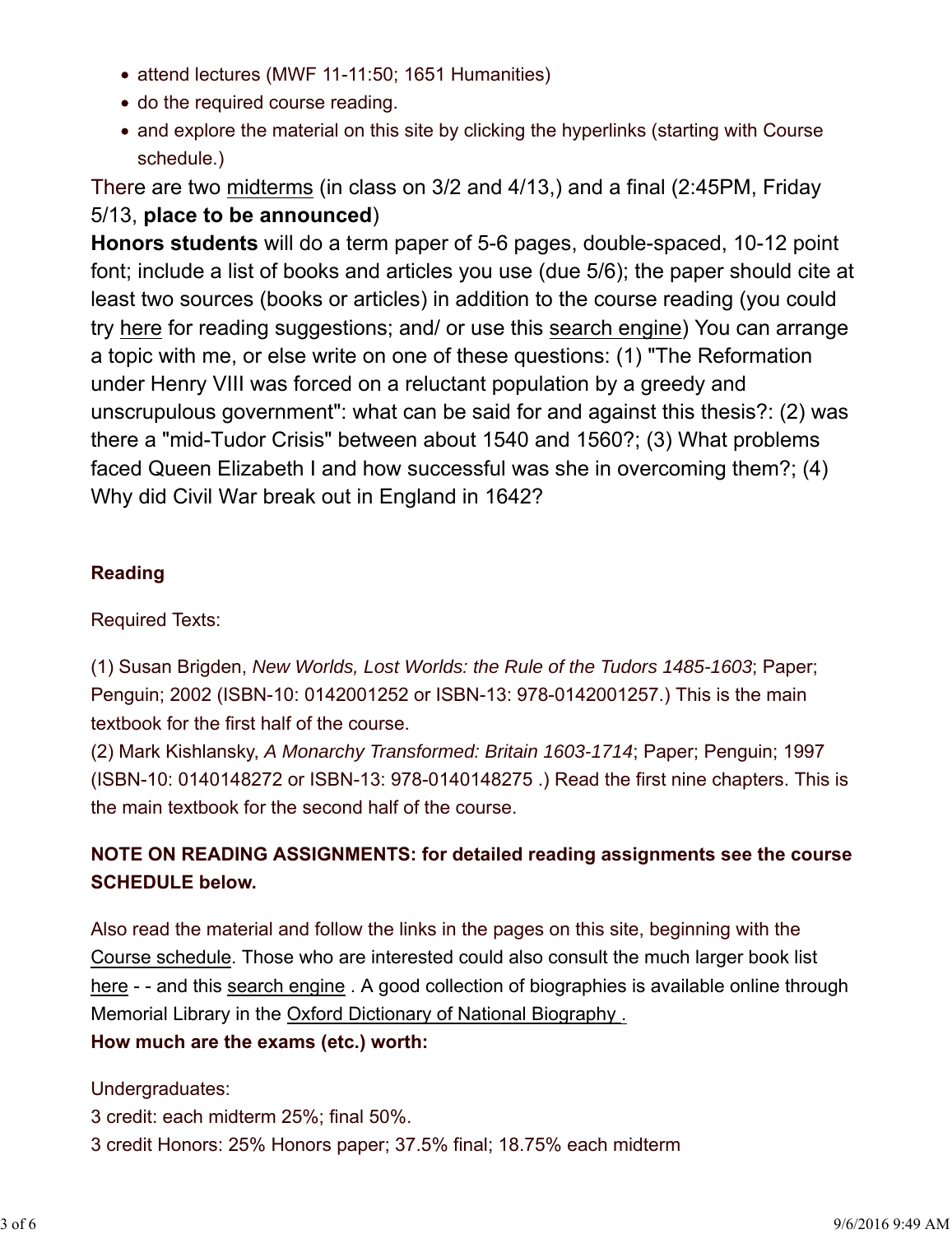# **SCHEDULE**

Introduction: (01/20-01/25)

(i) Basic factors

(ii)Economy and society

(iii) Government

**READING**: Brigden: Prologue and ch. 1.

The foundation of Tudor England: (01/27-02/01) (i) The Wars of the Roses and their aftermath

(ii)Henry VII

**READING**: Brigden: ch. 2-3.

Henry VIII and Wolsey (02/03)

Henry VIII and the Reformation: (02/05-02/12)

(i) from above

(ii)from below

(iii) the monasteries

**READING**: Brigden: ch. 4.

Henry VIII - government and society (02/15)

**READING**: Brigden: ch. 5.

Edward VI and: (02/17-02/19)

(i) Somerset

(ii) Northumberlad

**READING**: Brigden: ch. 6.

Mary (02/22-02/24)

The reign of Elizabeth (02/26-03/09)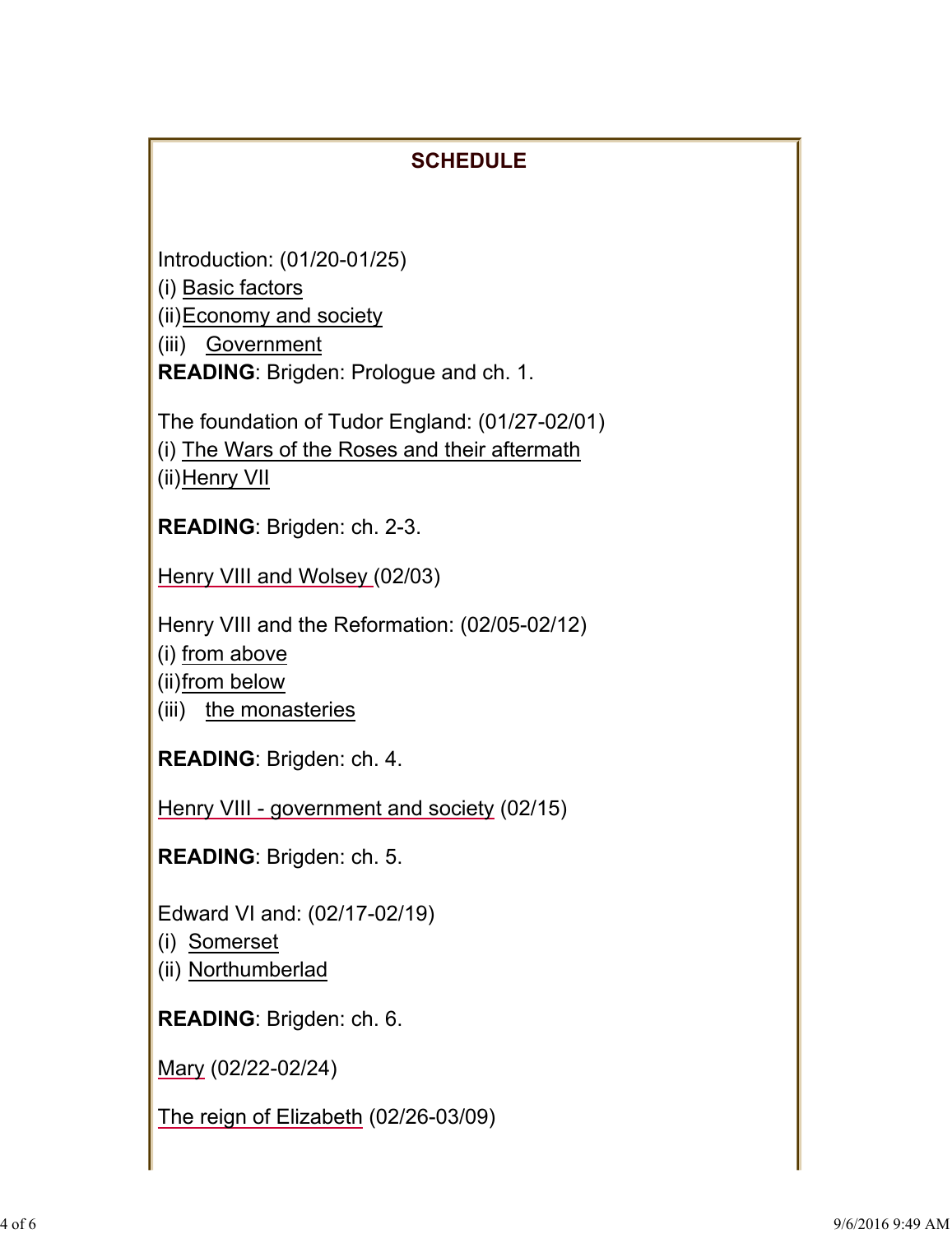## **FIRST MIDTERM IN CLASS 3/2 (WEDNESDAY)**

**READING**: Brigden: ch. 7-8.

Elizabethan: (03/14-03/18)

- (i) Government
- (ii) Parliaments
- (iiI) Puritanism
- (iv) Catholicism

**READING**: Brigden: ch. 9-10.

## **SPRING BREAK: 03/19-03/27**

Elizabethan exploration and foreign policy (03/28)

**READING**: Brigden: ch. 11; Epilogue.

Stuart England 1603-1642 (03/30-04/1)

**READING**: Kishlansky ch. 1. Jacobean

England: (04/04-08)

- (i) the age of Salisbury
- (ii)the rule of the Howards
- (iii) James and Buckingham

**READING**: Kishlansky ch. 2-3.

Charles I and the crisis of 1625-9 (04/11-15) **SECOND** 

**MIDTERM, IN CLASS 04/13 (WEDNESDAY)**

**READING**: Kishlansky ch. 4.

Charles I: the personal rule 1629-40 (04/18-20)

**READING**: Kishlansky ch. 5.

The Civil War and its origins 1640-2 (04/22-25)

**READING**: Kishlansky ch. 6.